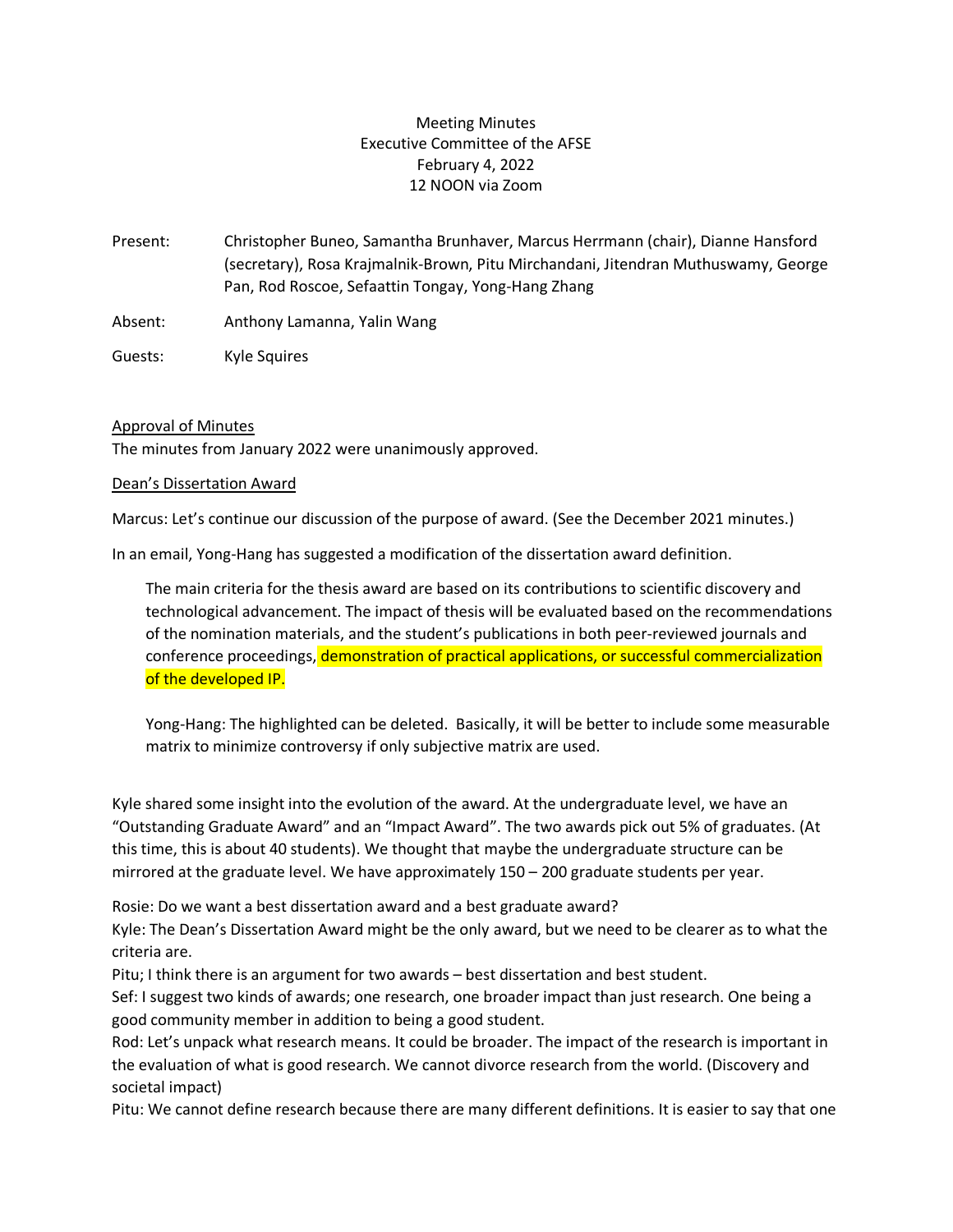award is for research, and one is on impact/service.

Rod: we should think about impact as an important part of research.

Chris: one award with a focus of Rod's comments seems to satisfy ASU mission. (Rod and Chris shared the following links in chat.)

<https://www.asu.edu/about/charter-mission> <https://newamericanuniversity.asu.edu/about/design-aspirations>

Jit: All "valuable" research has impact; it can take a long time to realize impact.

Sef: We need specific metrics to identify who should receive award. These need to be quantitative measures: number of patents, etc.

Jit: We are already asking the letter writers to measure impact. We have to depend on that; we cannot judge this as a committee due to the variance across fields.

Rod: Maybe the term "impact" is problematic. We could look at "innovation". Is it commitment to community responsibility? Excellent scholarship and what it can do for the world.

Pitu: The NSF asks what the impacts are. The applications should have a section like that.

Marcus: We do have an intellectual merit and broader impacts section. Maybe we need the letter writers to focus on this section, and also discuss the "New American University".

Pitu: The summary page is important for evaluation. What the nominator thinks are the intellectual contributions and impacts.

Yong-Hang: Let's get these ideas in writing to finer tune and summarize our ideas. I like the impact award idea.

Rosie: How about just renaming the award, to take the focus from the dissertation only.

Marcus: we want award to be broader, so a different name would give us that flexibility. However, everything does come back to the thesis work.

Marcus: Dianne, me, others, come up with language for the application. Let's add new American university language and be more specific on what the letter writer should address.

Rod, Pitu, Yong-Hang have volunteered to help with the language. Then we will discuss this at the next meeting

Pitu: do we want to have awards at two times per year?

Kyle: Please include a time-line in this refresh of the award. Let's look at when students are graduating. (In old days it was always May.) If there are more in Fall, then it makes sense to create a 2<sup>nd</sup> round of nominations. The number of awards given should be a percentage of graduates.

#### Update to the Bylaws

Some language was sent to Vice Dean Marco Saraniti. Kyle: we have discussed this and we plan to continue the discussion.

Rod: I have not received worries or pushback from faculty regarding the administrative change wording.

#### Dean's Distinguished Lecturer

Lalitha Sankar has scheduled Robert Calderbank<https://ece.duke.edu/faculty/robert-calderbank> for April 22. Waiting to hear if the talk is in person.